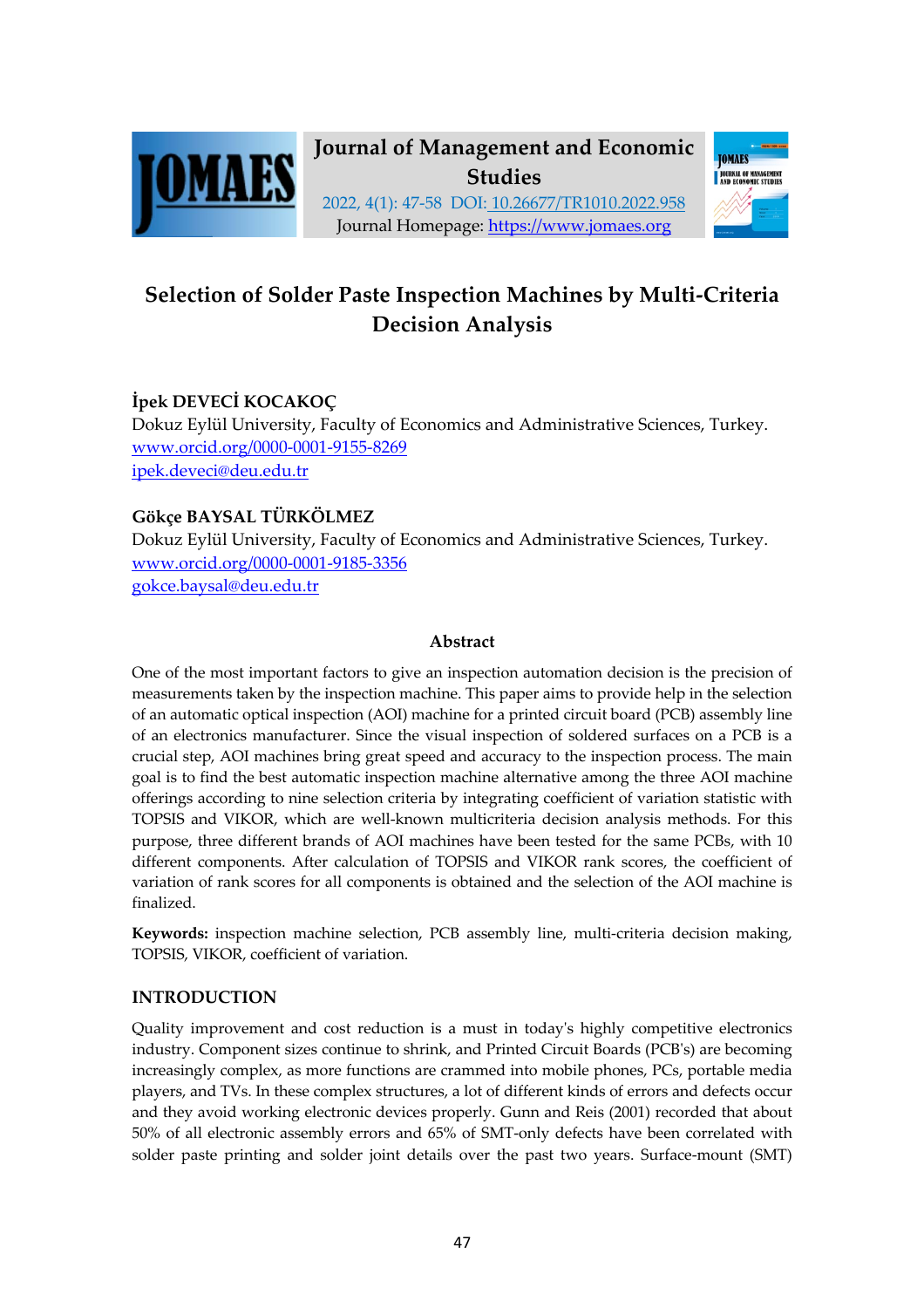technology is often a method of manufacturing electronic circuits where the components are mounted or positioned directly on the computer circuit board surface (PCBs). As it has either smaller leads or no leads at all, an SMT component is typically smaller than its through-hole counterpart. (Wikipedia1). Therefore, inspections are required in various phases in the process of assembling PCBs. These studies have shown that successful and thorough inspection of paste immediately after screen printing is important to ensure high yields, minimize rework/retest and reduce overall scrap costs. (Gunn and Reis, 2001). An inspection procedure is capable of partially identifying the defects created, preventing them from being processed further downstream and, more crucially, from succeeding in customers (Rezaei-Malek, 2018).

A critical phase in the production process is visual verification of soldered surfaces (Ray, R. 1988). Generally, two kinds of inspection methods are used by electronic companies: Traditional Manual Vision Inspection and Automatic Optical Inspection (AOI)/Machine Vision.

Traditional Manual Vision Inspection is a procedure in which human professionals undertake visual inspection and quality control (Malamas et al., 2003). It is a labor-intensive process and humans can make subjective judgments affecting the quality of the product. Traditional manual vision inspection simply cannot achieve the level of quality control and cost reduction required by today's markets. Meanwhile, computer developments in terms of high-speed, massive, lowcost memory have resulted in better and cheaper image processing equipment. There is also a chance to introduce and incorporate an automatic PCB inspection system to eliminate the subjective elements of manual inspection (Dave et al., 2016).

Automatic Optical Inspection (AOI) - Machine Vision consists of capturing an image (a snapshot in time), transforming the image to digital information, and applying processing algorithms to extract helpful image information for pattern recognition, part inspection, or part positioning and orientation requirements. The use of machine vision technologies can increase PCB product quality while lowering production costs (Guo and Guan, 2011).

There are a lot of hidden benefits and costs behind "implementation of AOI":

• Advantage against Manual Vision Inspection: AOI is said to cover more than 95% of faults while MVI has only 60-70% coverage. The machinery works 24H a day 7 days a week consistently, providing high throughput, high speed, and high accuracy.

• Cost Performance: Replacing operators with AOI equipment will reduce the cost of operators, but other hidden costs can be reduced. For instance, the time and cost of operators to be trained cause a loss of profit for the company. As AOI can be used to prevent defects at the earlier stage of production, rework time, and rework costs are reduced. Prevention of field failure contributes to sustained customer reputation and reduction of repair costs.

• SPC and Traceability: AOI generates various statistical data of each defect, which can then be analyzed to improve production quality. By understanding current process trends in real-time, the process can be controlled before faults are produced. SPC data of all boards can be stored as an insurance measure for quality issues.

Overall, implementing AOI will achieve yield improvement, cost reduction, and improved quality assurance and control.

Because of the high rate of defects, solder paste inspection is examined in this study. A leading electronics company wants to select a Solder Paste Inspection (SPI) machine for inspecting assembled PCBs among 3 major suppliers. They are analyzed according to their measuring performances and tests performed for bending, repeatability, rotation, and r-pass rate. Because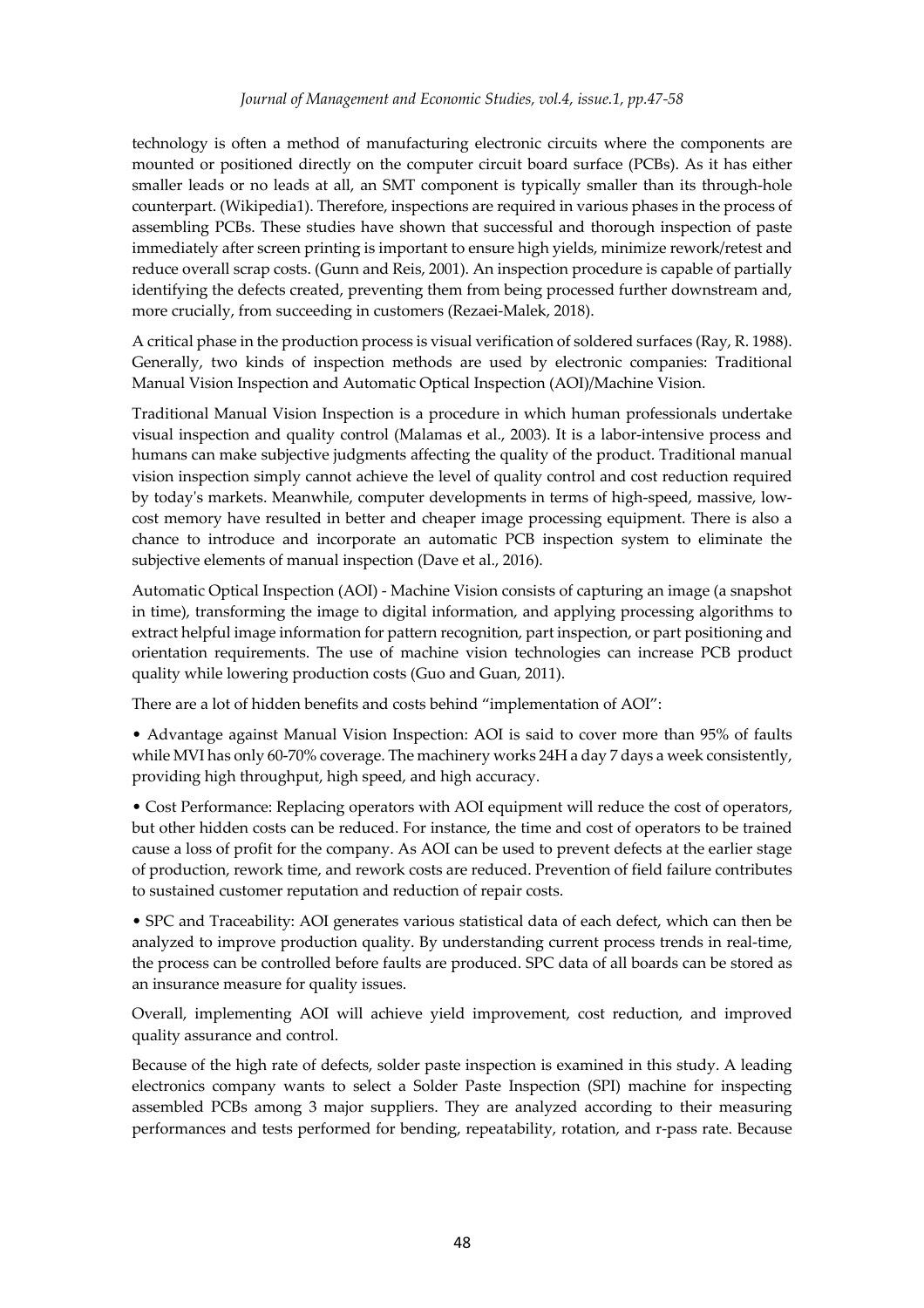of the structure of the problem, the multi-criteria approach to help the company choose the best machine is utilized in this study.

#### **PCB ASSEMBLY LINE AND INSPECTION OF PCBS**

Electronic soldering joins two metallic wires/ connectors/ pins of a circuit. The soldering happens when a metallic alloy, called solder, is melted down on the joint due to soldering iron's heat, and bonds the target conductors together when the solder cools down and solidifies. Machine soldering happens by driving component-populated printed circuit board (PCB) through molten solder (drag and wave soldering), or by applying solder paste to the contacts and melt the paste by heat (reflow soldering). A machine soldering needs the industrial process and it is for mass production. There are different methods for PCB inspection and AOI is one of them. AOI is used to examine solder quality as well as pad and trace connections (Tempoautomation, 2018).

As stated by Anderson (2018), "AOI finds defects in both bare PC boards and assemblies. With small components, these defects are often invisible to the eye. The AOI process finds uneven soldering, tombstones, missing components, and misaligned parts within the PCB assembly process. The AOI machine takes a series of high-resolution photos and stitches them together using the software."

2D inspection detects lands, silk points, via holes, and traces to recognize precise solder height. Also, it measures the solder's deposition shape. It then calculates the solder area, height, and volume by 3D Phase shape inspection. For a detailed literature review on AOI for PCBs, Wang et al. (2017) can be referred to.

There exist three kinds of inspection points in a PCB production line. These are "Solder Paste Inspection", "Pre Reflow Inspection" and "Post Reflow Inspection" (Figure 1). AOI appliances have a unique name in each location. Solder Paste Inspection (SPI, also known as Post-Printing Inspection), Automatic Placement Inspection (API, also known as Post-Placement Inspection), and Post-Soldering Inspection (PSI) are three of them. Universal AOI systems (UAOI) are AOI systems that can check each production sequence (Janóczki et al., 2013).



**Figure 1.** Possibilities for AOI placement in an SMT line (Janóczki et al., 2013).

There are not enough studies on the "automatic optical inspection system" selection problem in the literature. Since AOI is a part of the automatization process, AOI systems can be considered similar to robots, so we based our literature review on robot selection problems. Parameshwaran et al. (2015) composed a very detailed literature review on robot selection up to 2014. They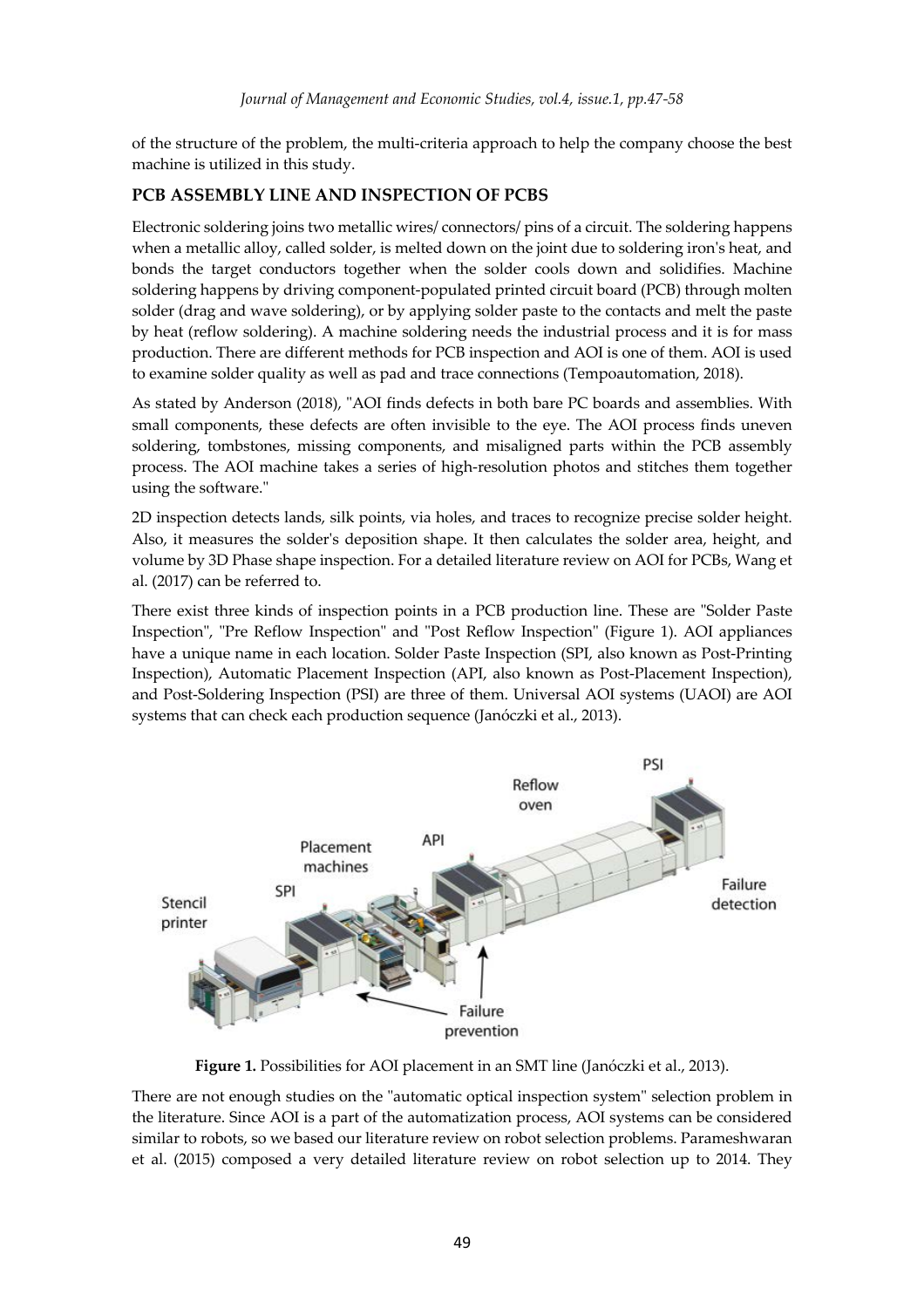presented tables listing the techniques used and selection criteria. In the following table, we extend this literature review including articles from 2015 to 2019.

| Techniques/tools used                                                                                                                                         | Authors                      | Publication<br>year | Selection criteria                                                                                                                                                                                                                                                                                 |
|---------------------------------------------------------------------------------------------------------------------------------------------------------------|------------------------------|---------------------|----------------------------------------------------------------------------------------------------------------------------------------------------------------------------------------------------------------------------------------------------------------------------------------------------|
| Fuzzy Delphi Method<br>(FDM), Fuzzy Analytical<br>Hierarchical<br>Process<br>(FAHP), Fuzzy modified<br>Fuzzy VIKOR<br>TOPSIS,<br>Brown-Gibson<br>and<br>model | Parameshwaran<br>et al.      | 2015                | 22 criteria including both objective (i.e.<br>Equipment<br>load<br>capacity,<br>cost,<br>repeatability)<br>subjective<br>and<br>(i.e.stability,<br>stability)<br>compliance,<br>factors.                                                                                                           |
| PROMETHEE II                                                                                                                                                  | Sen et al.                   | 2015                | Load capacity, repeatability, velocity,<br>cost                                                                                                                                                                                                                                                    |
| MCDM- interval type-2<br>fuzzy sets                                                                                                                           | Ghorabaee                    | 2016                | Inconsistency with infrastructure, Man-<br>interface,<br>machine<br>Programming<br>flexibility, Vendor's service contract,<br>Supporting<br>channel<br>partner's<br>performance, Compliance, Stability                                                                                             |
| Interval-Valued Hesitant<br>Fuzzy-Distance-Based<br>Group Decision (IVHF-<br>DBGD)                                                                            | Gitinavard et al.            | 2016                | Man-machine interface, Programming<br>flexibility, Vendor's service contract,<br>Load capacity, Positioning accuracy,<br>Purchase cost                                                                                                                                                             |
| integrated model based<br>hesitant<br>2-tuple<br>on<br>linguistic term sets and<br>extended<br>an<br>QUALIFLEX approach                                       | Xue et al.                   | 2016                | Man-machine interface, Programming<br>flexibility, Vendor's service contract,<br>Purchase<br>Load<br>cost,<br>capacity,<br>Positioning accuracy.                                                                                                                                                   |
| <b>Fuzzy PROMETHEE</b>                                                                                                                                        | Sen et al.                   | 2016b               | Load capacity, repeatability, maximum<br>speed,<br>memory<br>capacity,<br>tip<br>manipulator<br>man-machine<br>reach,<br>interface,<br>programming<br>flexibility,<br>vendor's service contract, positioning<br>safety,<br>environmental<br>accuracy,<br>performance, reliability, maintainability |
| Iterative MCDM-TODIM                                                                                                                                          | Sen et al.                   | 2016a               | load capacity, repeatability, maximum<br>speed,<br>memory<br>capacity,<br>tip<br>manipulator reach                                                                                                                                                                                                 |
| <b>Fuzzy VIKOR</b>                                                                                                                                            | Bahadır<br>and<br>Büyüközkan | 2016                | Total Cost, Velocity,<br>Load Capacity,<br>Operating Time, Functionality                                                                                                                                                                                                                           |
| Weighted sum method<br>(WSM),<br>weighted<br>product method (WPM),                                                                                            | Karande et al.               | 2016                | Load capacity, maximum tip speed,<br>repeatability,<br>memory<br>capacity,<br>manipulator<br>reach; cost,<br>handling                                                                                                                                                                              |

**Table 1.** Extension of literature review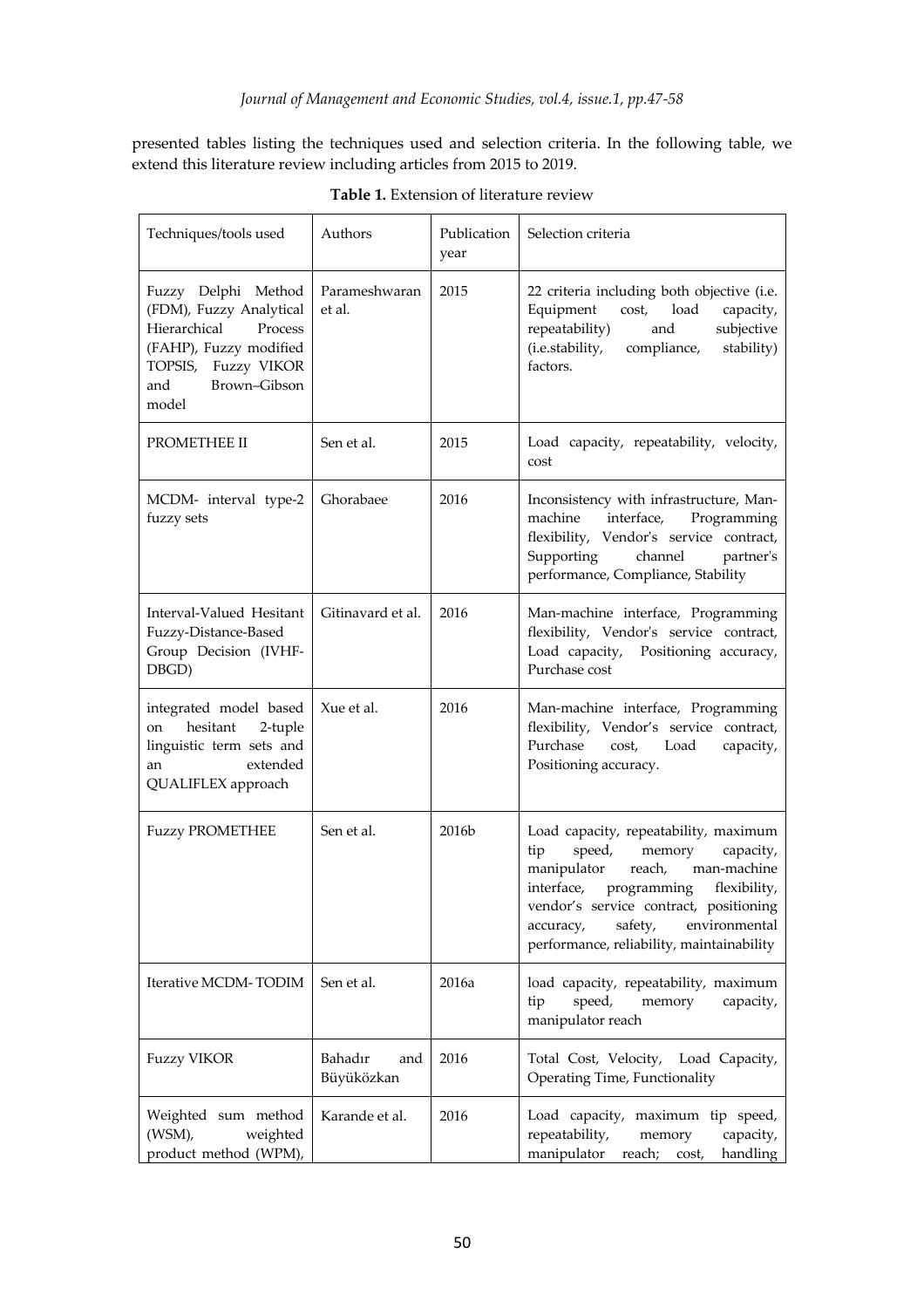| weighted aggregated                                              |               |      | coefficient, load capacity, repeatability,                                                                                                                              |
|------------------------------------------------------------------|---------------|------|-------------------------------------------------------------------------------------------------------------------------------------------------------------------------|
| sum product assessment                                           |               |      | velocity                                                                                                                                                                |
| (WASPAS)<br>method,                                              |               |      |                                                                                                                                                                         |
| multi-objective                                                  |               |      |                                                                                                                                                                         |
| optimization based on                                            |               |      |                                                                                                                                                                         |
| analysis<br>ratio<br>and                                         |               |      |                                                                                                                                                                         |
| reference point approach                                         |               |      |                                                                                                                                                                         |
| (MOORA) method, and                                              |               |      |                                                                                                                                                                         |
| multiplicative form of                                           |               |      |                                                                                                                                                                         |
| <b>MOORA</b><br>method                                           |               |      |                                                                                                                                                                         |
| (MULTIMOORA)                                                     |               |      |                                                                                                                                                                         |
| Weighted aggregated<br>sum product assessment<br>method (WASPAS) | Mathew et al. | 2017 | Load capacity, maximum tip speed,<br>repeatability,<br>capacity,<br>memory<br>manipulator reach                                                                         |
| AHP                                                              | Breaz et al.  | 2017 | Load capacity, reach, weight,<br>repeatability, power<br>consumption,<br>dexterity, service                                                                             |
| Fuzzy extended VIKOR                                             | Zhou et al.   | 2018 | Total ownership of cost, Velocity or<br>speed of travel, Load<br>capacity,<br>Repeatability, Positioning accuracy,<br>Programming flexibility, Man-machine<br>interface |

### **THEORETICAL BACKGROUND FOR METHODS**

Robot selection may be viewed as a dynamic set of decision-making challenges that necessitate the consideration of various alternative providers with multiple quantitative and qualitative criteria (You, 2015). Indeed, selecting an appropriate robot in pursuit of a certain sector of operation is a demanding task that, if failed, can have a negative impact on an organization's competitiveness (in terms of productivity) (Sen, 2016a).

There are more than two possibilities and more than one decision criterion in this study to determine the suitable AOI system. Multi-criteria decision-making procedures are appropriate for the problem's structure. As a result, we applied two multi-criteria decision-making methodologies, TOPSIS and VIKOR, in an innovative way to analyze AOI systems. Both methods rely on an aggregating concept that indicates closeness to the reference location (s). They presume that there is an output matrix created by assessing all possibilities in terms of each criterion. In solution, both strategies provide a ranking list.

### **TOPSIS Method**

TOPSIS (Technique for order preference by similarity to an ideal solution), created by Hwang and Yoon in 1981, gives a ranking list based on choice problem criteria. This technique provides two reference points in the solution algorithm: ideal and negative-ideal solutions. The primary notion is that the chosen option should be the furthest away from the perfect solution and the furthest away from the negative ideal solution. The distance is an n-dimensional Euclidean distance (Opricovic and Tzeng, 2004). TOPSIS employs vector normalization, and the normalized value may represent distinct evaluation units of a certain criteria. The highest-ranked alternative by TOPSIS is the best in terms of the ranking index, but this does not always imply that it is the closest to the optimal solution (Tzeng et al. 2005).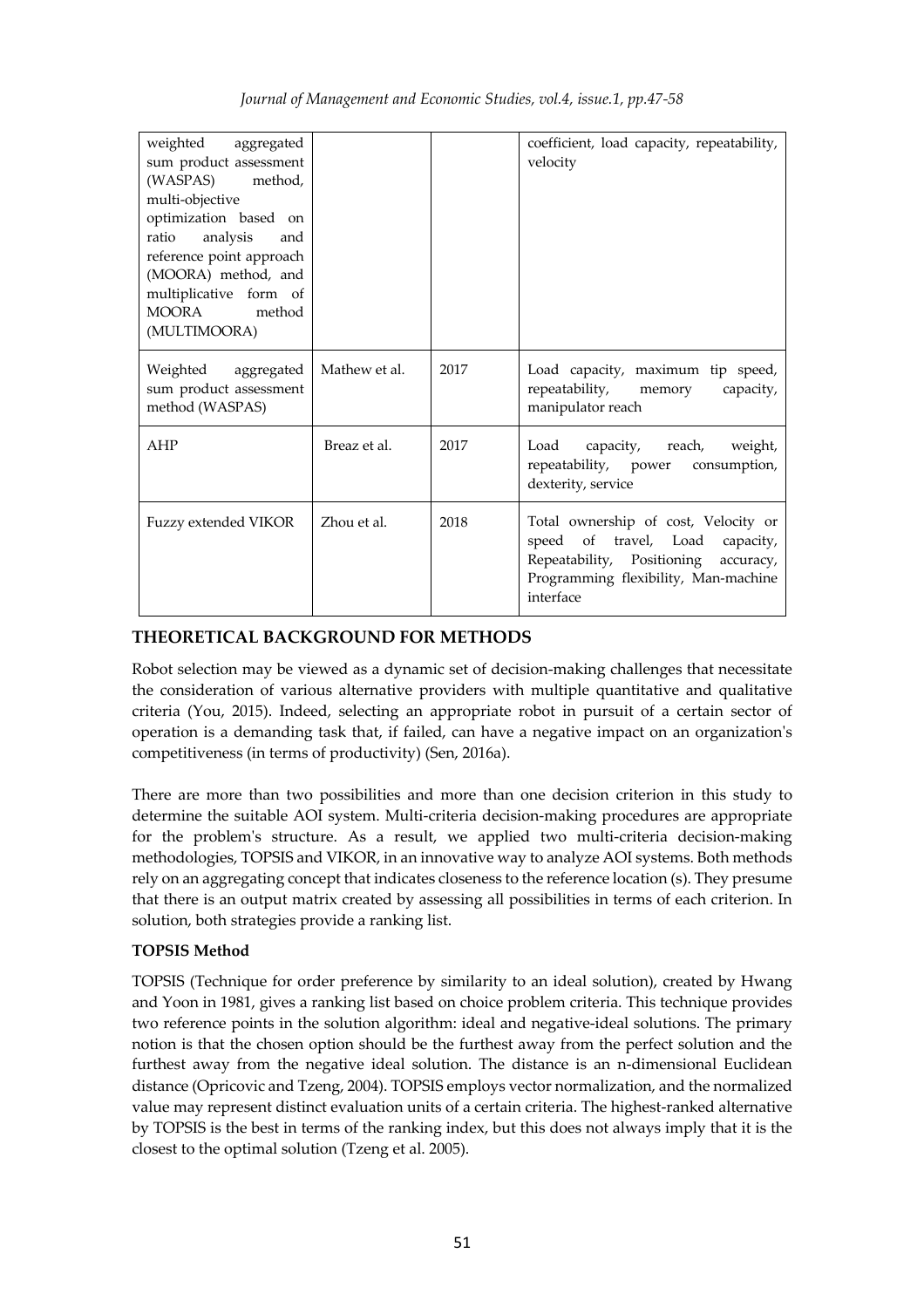TOPSIS has the following steps (Jahanshahloo et al., 2006):

1. Make a decision matrix that is normalized. The normalized value  $n_{ii}$  is computed as follows:

$$
n_{ij} = \frac{x_{ij}}{\sqrt{\sum_{i=1}^{m} x_{ij}^2}}, i = 1, ..., m, j = 1, ..., n.
$$

- 2.  $v_{ii}$  is the weighted normalized decision matrix.:  $v_{ii} = w_{i} n_{ii}$ ,  $i = 1, ..., m$ ,  $j = 1, ..., n$ , where  $w_{i}$  is the weight of the ith criterion, and  $\sum_{j=1}^{n} w_j = 1.$
- 3. Identify the positive and negative ideal solutions.

$$
A^{+} = \{v_{1}^{+}, ..., v_{n}^{+}\} = \{ \left(\max_{j} v_{ij} | i \in I\right), \left(\min_{j} v_{ij} | i \in J\right) \},
$$
  

$$
A^{-} = \{v_{1}^{-}, ..., v_{n}^{-}\} = \{ \left(\min_{j} v_{ij} | i \in I\right), \left(\max_{j} v_{ij} | i \in J\right) \},
$$

where I is associated with benefit criteria, and J is associated with cost criteria.

4. Using the n-dimensional Euclidean distance, compute the separation measures. The distance between each alternative and the optimal answer is denoted as  $d_i^+ = \left\{ \sum_{j=1}^n (v_{ij} - v_j^+)^2 \right\}^{1/2}, i = 1, ..., m,$ 

Similarly, the separation from the negative ideal solution is given as

$$
d_i^- = \left\{ \sum_{j=1}^n (v_{ij} - v_j^-)^2 \right\}^{1/2}, i = 1, ..., m,
$$

5. Calculate the relative closeness to the ideal solution. The relative closeness of the alternative  $A_i$  with respect to  $A^+$  is defined as  $R_i = d_i^-/(d_i^+ + d_i^-)$ , i = 1, ..., m. Since  $d_i^- \ge$ 0 and  $d_i^+ \ge 0$ , then, clearly,  $R_i \in [0,1]$ .

6. Sort your preferences in descending order. We may use this index to rank options in decreasing order.

#### **VIKOR Method**

VIKOR (Vise Kriterijumska Optimizacija I Kompromisno Resenje) calculates the compromise ranking-list, compromise solution, and weight stability intervals for preference stability of the compromise solution achieved with the initial (provided) weights. In the context of competing criteria, this strategy focuses on ranking and selecting among a group of possibilities (Opricovic and Tzeng, 2004). As the ideal solution, there is just one reference point. The Multicriteria ranking index is based on a specific measure of proximity to the ideal solution, and this technique suggests a compromise alternative with a rate of benefit. Linear normalization is used, and the normalized value is independent of the criterion's evaluation unit. It adds an aggregating function that represents the distance from the optimal answer. This rating index is an amalgamation of all criteria, their relative significance, and a balance of overall and individual happiness. (2010) (Sanayei et al.) The option with the greatest VIKOR rating is the closest to the perfect solution. The Lp-metric, which is employed in the compromise programming approach, is used to build the multi-criteria merit for compromise ranking (Zeleny, 1982).

$$
L_{pj}=\bigl\{\Sigma_{i=1}^n\bigl[w_i(f_i^*-f_{ij})/(f_i^*-f_i^-)\bigr]^p\bigr\}^{1/p},\ 1\leq p\leq\infty; j=1,2,...,J.
$$

The following stages constitute the compromise ranking algorithm VIKOR (Opricovic and Tzeng, 2007):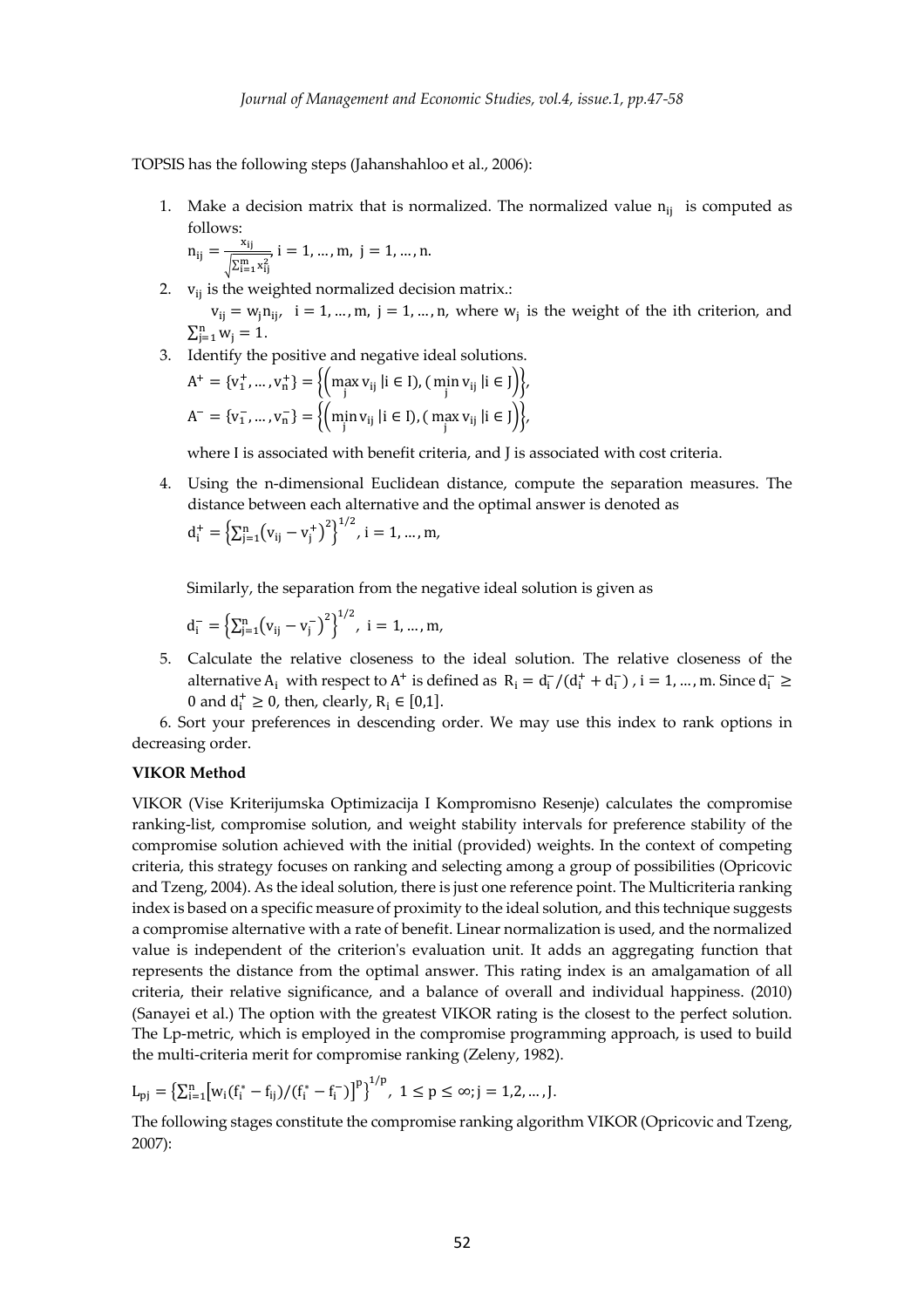*Journal of Management and Economic Studies, vol.4, issue.1, pp.47-58*

- 1. Determine the best  $f_i^*$  and the worst  $f_i^-$  values for all criterion functions, i=1,2,...,n.
- 2. Compute the values  $S_i$  and  $R_i$ ,  $j = 1, 2, ..., J$ , by the relations  $S_j = \sum_{i=1}^n w_i (f_i^* - f_{ij})/(f_i^* - f_i^-)$

$$
R_j = \max_i [w_i(f_i^* - f_{ij})/(f_i^* - f_i^-)]
$$

where  $w_i$ , i=1,2,...,n are the weights of criteria according to their relative importance.

3. Calculate values  $Q_i$ ,  $j = 1, 2, ..., J$  by the relation  $Q_j = \frac{v(S_j - S^*)}{S^--S^*} + \frac{(1-v)(R_j - R^*)}{R^--R^*}$ 

where  $S^* = \min_j S_j$ ,  $S^- = \max_j S_j$ ,  $R^* = \min_j R_j$ ,  $R^- = \max_j R_j$ , and v is introduced as the weight of strategy of the majority of criteria.

4. Sort the alternatives in decreasing order by the values S, R, and Q.

5. Propose the alternative (a') that is ranked the best by the measure Q (minimum) as a compromise solution if the following two requirements are met:

C1: "Acceptable advantage"

 $DQ = 1/(J - 1)$ ; J is the number of alternatives

a′′ is the alternative with the second position in the ranking list by Q.

$$
Q(a'') - Q(a') \ge DQ
$$

C2: "Acceptable stability in decision making". Alternative a' must likewise be ranked highest by S or/and R. This compromise solution is stable inside a decision-making process, such as "vote by majority rule" (where v>0.5 is required), "by consensus" ( $v \approx 0.5$ ), or "with veto" (v<0.5). In this case, v represents the weight of the decision-making method "the majority of criteria" (or "the largest group utility").

If one of the requirements is not met, a set of compromise options consisting one of the following two is provided:

Alternatives a' and a" if only conditions C2 is not satisfied, or

Alternatives a',  $a''$ ,...,  $a^{(M)}$  if condition C1 is not satisfied; and  $a^{(M)}$  is determined by the relation  $Q(a^{(M)}) - Q(a') < DQ$  for maximum M (the positions of these alternatives are "in closeness").

The best option, as rated by Q, is the one with the lowest Q value. The compromise ranking list of alternatives, as well as the compromise solution with the "advantage rate," are the primary ranking results.

#### **PROPOSED SELECTION APPROACH AND CASE STUDY**

In this study, three AOI systems for solder paste inspection are tested for the same ten components on one type of assembled PCBs. The reason for analyzing components on the same type of PCBs is to measure inspection accuracy in detail for these three systems. This selection will affect the whole PCB assembly process. Therefore, the measuring sensitivity of AOI systems on components has crucial importance for the electronics company.

Criteria for selecting the most accurate AOI system for the company are PCB Bending for original, 850 mic and 1600 mic, repeatability, rotation for 0, 90, 180 and 270 degrees, and r-pass rates. The means of test results for ten experiments are presented in Tables 2, 3, and 4.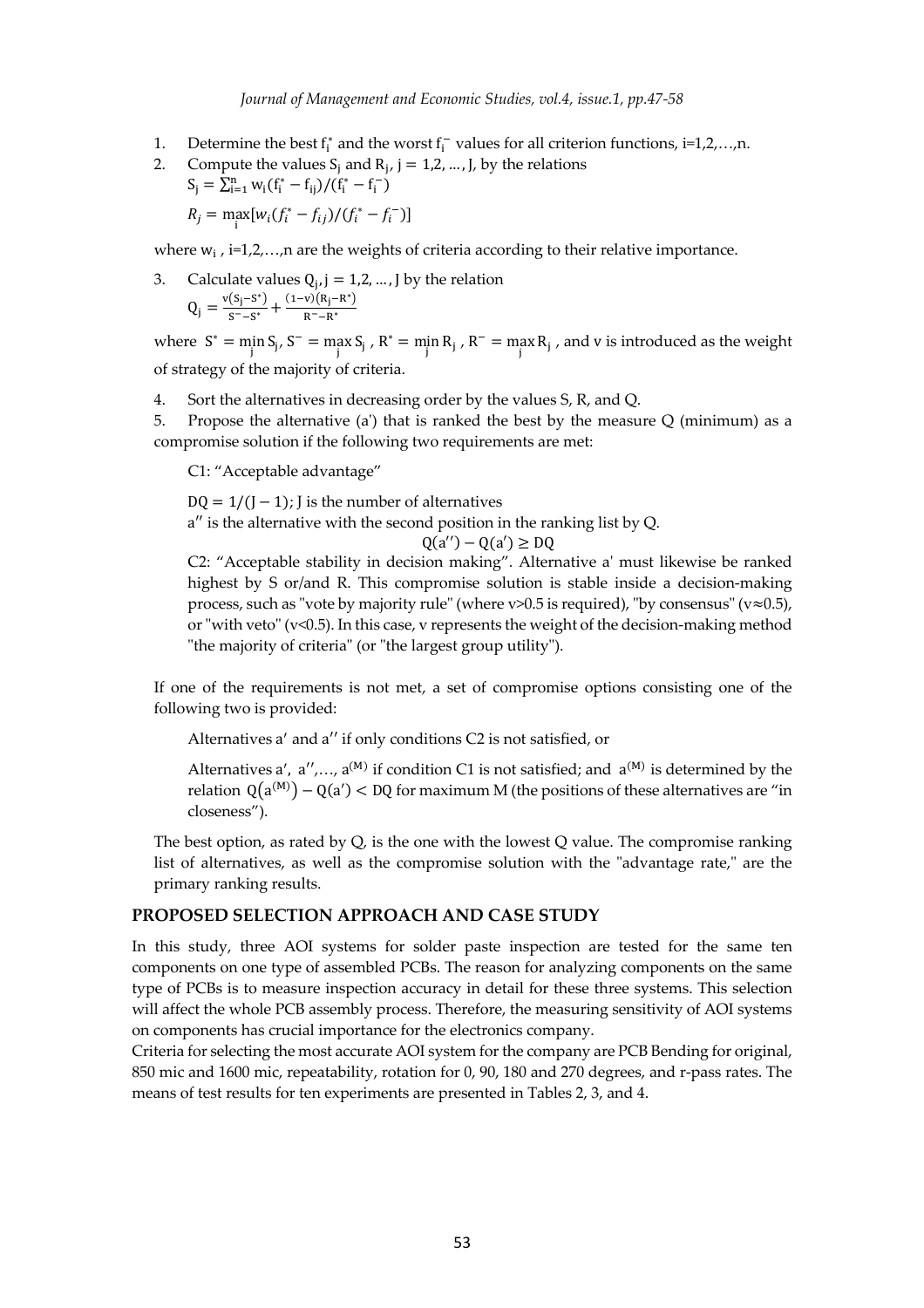| AOI <sub>1</sub>   |         | <b>PCB BENDING</b> |          |                      | <b>ROTATION</b> |       |       |       |        |
|--------------------|---------|--------------------|----------|----------------------|-----------------|-------|-------|-------|--------|
|                    | orjinal | 850 mik            | 1600 mik | <b>REPEATABILITY</b> | $\Omega$        | 90    | 180   | 270   | R-PASS |
| U <sub>163_1</sub> | 109.37  | 108.72             | 108.46   | 132.84               | 52.41           | 65.07 | 53.50 | 50.45 | 0.92   |
| U163_2             | 83.63   | 86.33              | 89.92    | 117.42               | 49.68           | 53.79 | 57.31 | 67.60 | 0.89   |
| $U164_1$           | 87.31   | 83.84              | 84.59    | 106.63               | 41.62           | 51.41 | 53.09 | 55.38 | 0.80   |
| U164_2             | 130.34  | 125.92             | 128.70   | 98.88                | 57.70           | 47.37 | 43.25 | 56.56 | 0.81   |
| $U157_1$           | 78.35   | 79.69              | 78.01    | 74.87                | 74.30           | 79.53 | 74.95 | 76.79 | 0.76   |
| U157_2             | 65.27   | 64.63              | 64.23    | 53.70                | 78.56           | 80.69 | 75.30 | 75.31 | 0.76   |
| CN707_1 86.16      |         | 86.94              | 86.50    | 84.00                | 83.98           | 85.21 | 88.02 | 86.82 | 0.38   |
| CN707_2 89.15      |         | 88.74              | 87.16    | 77.85                | 89.91           | 88.34 | 80.69 | 80.89 | 0.39   |
| CN708 1 82.96      |         | 81.77              | 81.95    | 77.39                | 78.08           | 80.51 | 85.74 | 84.46 | 0.72   |
| CN708_2 77.53      |         | 76.68              | 78.51    | 72.15                | 81.99           | 83.12 | 81.87 | 80.41 | 0.71   |
| Std. Dev. 17.34    |         | 16.34              | 16.97    | 22.69                | 15.99           | 14.76 | 15.20 | 12.47 | 0.18   |
| Mean               | 89.01   | 88.33              | 88.80    | 89.57                | 68.82           | 71.50 | 69.37 | 71.47 | 0.71   |
| CV                 | 19.49   | 18.50              | 19.11    | 25.33                | 23.24           | 20.64 | 21.91 | 17.44 | 24.69  |

**Table 2.** Test results for AOI-1

**Table 3.** Test results for AOI-2

| AOI <sub>2</sub>   |         | <b>PCB BENDING</b> |          |                      | <b>ROTATION</b> |        |        |                    |        |
|--------------------|---------|--------------------|----------|----------------------|-----------------|--------|--------|--------------------|--------|
|                    | orjinal | 850 mik            | 1600 mik | <b>REPEATABILITY</b> | $\Omega$        | 90     | 180    | 270                | R-PASS |
| $U163_1$           | 76.56   | 75.44              | 74.26    | 75.33                | 69.21           | 63.95  | 65.87  | 69.40              | 0.90   |
| U <sub>163_2</sub> | 73.75   | 73.95              | 73.03    | 65.61                | 85.10           | 78.49  | 85.56  | 79.93              | 0.91   |
| U <sub>164_1</sub> | 71.52   | 71.14              | 70.20    | 111.20               | 86.21           | 84.13  | 88.10  | 85.54              | 0.75   |
| U164 2             | 82.59   | 82.95              | 82.75    | 80.88                | 77.38           | 82.30  | 83.01  | 81.85              | 0.74   |
| U157_1             | 122.23  | 122.66             | 120.85   | 117.50               | 140.81          | 132.99 | 131.62 | 133.71             | 0.78   |
| U157_2             | 141.68  | 140.24             | 141.23   | 151.92               | 144.11          | 144.54 | 150.93 | 149.60 0.78        |        |
| CN707_1            | 125.26  | 126.82             | 126.67   | 107.10               | 119.11          | 108.11 | 121.63 | $100.40 \mid 0.40$ |        |
| CN707_2   123.11   |         | 124.33             | 124.60   | 110.26               | 116.90          | 105.95 | 120.27 | 111.55 0.41        |        |
| CN708_1   116.32   |         | 116.62             | 118.91   | 112.43               | 123.63          | 114.73 | 120.70 | 103.20             | 0.69   |
| CN708_2   126.01   |         | 127.52             | 129.63   | 119.33               | 114.44          | 99.40  | 116.26 | 106.86   0.70      |        |
| Std. Dev.          | 25.20   | 25.50              | 26.22    | 23.88                | 25.12           | 23.87  | 25.03  | 23.70              | 0.17   |
| Mean               | 105.90  | 106.17             | 106.21   | 105.16               | 107.69          | 101.46 | 108.40 | 102.20             | 0.71   |
| <b>CV</b>          | 23.80   | 24.02              | 24.69    | 22.71                | 23.32           | 23.52  | 23.09  | 23.19              | 23.48  |

**Table 4:** Test results for AOI-3

| AOI <sub>3</sub>   |         | <b>PCB BENDING</b> |          |                      | <b>ROTATION</b> |        |        |        |        |
|--------------------|---------|--------------------|----------|----------------------|-----------------|--------|--------|--------|--------|
|                    | orjinal | 850 mik            | 1600 mik | <b>REPEATABILITY</b> | $\Omega$        | 90     | 180    | 270    | R-PASS |
| $U163_1$           | 42.56   | 41.53              | 40.72    | 46.15                | 59.55           | 54.86  | 62.33  | 56.90  | 0.94   |
| U <sub>163_2</sub> | 45.49   | 42.47              | 40.68    | 45.39                | 39.75           | 39.40  | 36.42  | 31.25  | 0.93   |
| U164 1             | 71.32   | 68.80              | 68.88    | 61.60                | 29.08           | 31.60  | 31.62  | 28.98  | 0.79   |
| U164 2             | 66.72   | 60.65              | 58.83    | 44.08                | 38.15           | 39.13  | 33.98  | 31.29  | 0.79   |
| U157 1             | 89.61   | 84.94              | 84.44    | 98.37                | 87.74           | 99.88  | 83.47  | 91.64  | 0.75   |
| U <sub>157_2</sub> | 81.41   | 81.47              | 86.82    | 91.98                | 94.08           | 94.87  | 86.52  | 104.46 | 0.75   |
| CN707_1   127.61   |         | 126.69             | 126.64   | 125.23               | 120.56          | 113.38 | 110.22 | 107.25 | 0.41   |
| CN707_2   109.55   |         | 109.57             | 112.49   | 112.62               | 117.71          | 99.39  | 106.69 | 104.12 | 0.43   |
| CN708_1   116.42   |         | 115.02             | 115.01   | 124.43               | 118.45          | 115.92 | 117.74 | 111.61 | 0.71   |
| CN708_2   126.60   |         | 123.89             | 124.46   | 114.08               | 118.39          | 106.41 | 113.32 | 103.34 | 0.70   |
| Std. Dev. 29.97    |         | 30.53              | 31.33    | 32.08                | 35.50           | 32.23  | 32.94  | 33.77  | 0.17   |
| Mean               | 87.73   | 85.50              | 85.90    | 86.39                | 82.35           | 79.48  | 78.23  | 77.08  | 0.72   |
| <b>CV</b>          | 34.16   | 35.70              | 36.47    | 37.13                | 43.12           | 40.54  | 42.11  | 43.81  | 23.44  |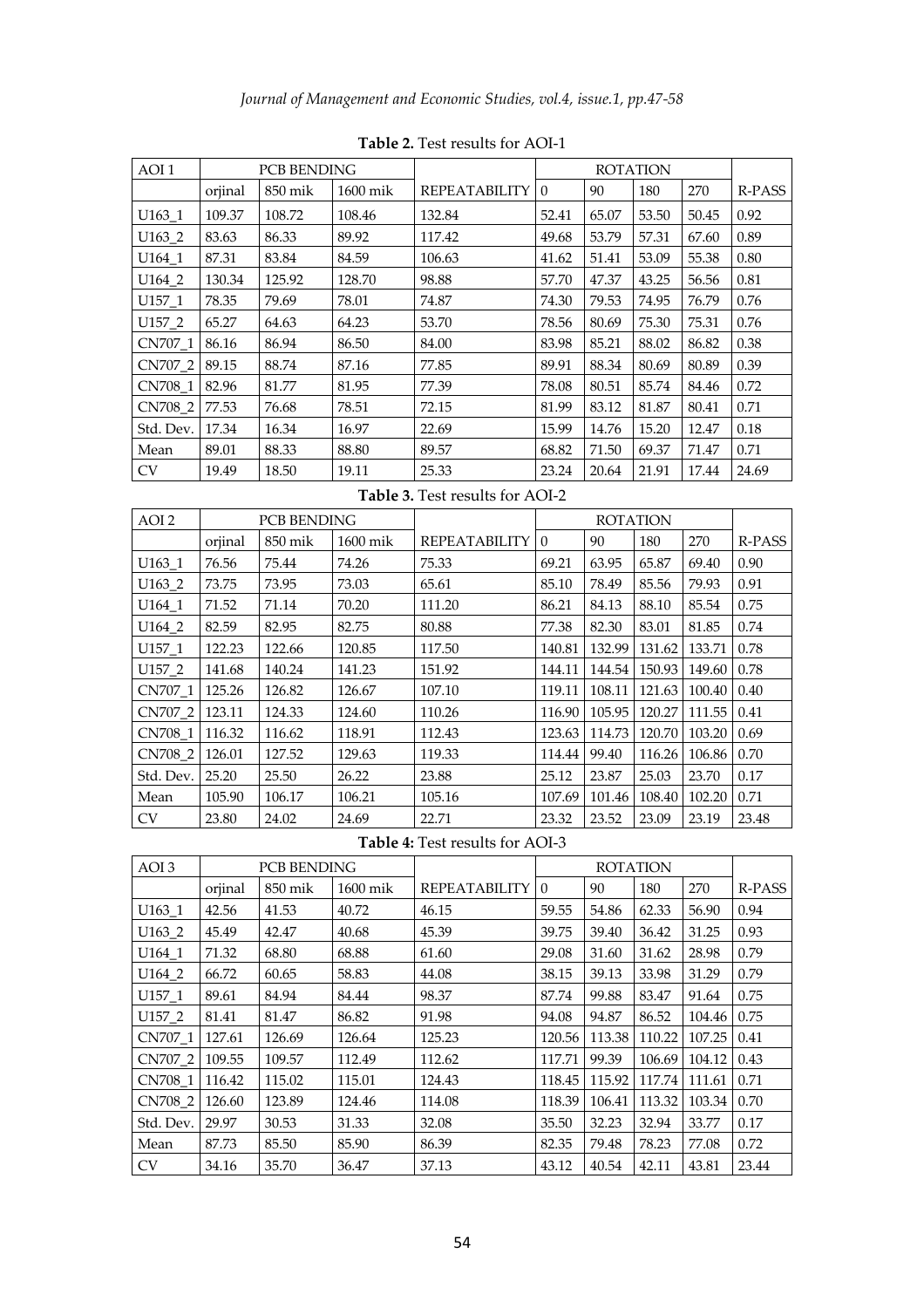Since we aim to select the AOI with the highest precision, we need to evaluate them based on their results on different components. Although we know the means and standard deviations of the test results, they do not give us enough information for the selection. Since we do not know the real values of the test criteria, we cannot decide which AOI is the best one. Here, our novel selection approach comes into the stage.

When we examine the means and standard deviations, we can see that different AOIs have different means and standard deviations for components. The scales of the tests are also different, so it will not be statistically possible to compare the mean of the means for all components. Only the coefficient of variation (CV) statistic, which is defined as the ratio of the standard deviation to the mean or its absolute value, may be compared in this situation. The mean CV statistics for AOIs are 21.15, 23.54, and 37.39, respectively. By looking at this piece of information, the selection of AOI-1 is a reasonable decision since it has the smallest mean CV across all components and all test criteria. However, we need a two-way evaluation; both component-wise and criteria-wise.

Our proposed approach is an effort to make a more information-based decision by also investigating the rankings of component test scores. The stages of the proposed approach are as follows:

- 1. Test scores are recorded for all components.
- 2. Standard deviation, mean, and CV of the test scores are calculated for each component.
- 3. Test scores are evaluated by TOPSIS and VIKOR and component rankings are obtained.
- 4. Standard deviation, mean, and CV of the rankings are calculated for each component.
- 5. Since we aim to select the best AOI across components and the test criteria, rankings that are closer to each other (smaller CV) should be preferred.

The ranking of components, tested by AOI-1, AOI-2, and AOI-3, are calculated by TOPSIS and VIKOR (Table 5).

|           | TOPSIS (Ci*) |         |       | VIKOR (Qj) |       |         |  |
|-----------|--------------|---------|-------|------------|-------|---------|--|
|           | $AOI-1$      | $AOI-2$ | AOI-3 | $AOI-1$    | AOI-2 | $AOI-3$ |  |
| CN707_1   | 0.62         | 0.65    | 0.96  | 0.00       | 0.32  | 0.00    |  |
| CN707_2   | 0.61         | 0.66    | 0.85  | 0.05       | 0.22  | 0.13    |  |
| CN708_1   | 0.46         | 0.55    | 0.79  | 0.38       | 0.54  | 0.42    |  |
| CN708_2   | 0.43         | 0.55    | 0.79  | 0.43       | 0.53  | 0.42    |  |
| U157 1    | 0.39         | 0.63    | 0.58  | 0.55       | 0.47  | 0.60    |  |
| U157_2    | 0.34         | 0.73    | 0.59  | 0.88       | 0.37  | 0.60    |  |
| $U163_1$  | 0.47         | 0.05    | 0.21  | 0.78       | 1.00  | 0.94    |  |
| U163_2    | 0.36         | 0.13    | 0.06  | 0.87       | 0.94  | 1.00    |  |
| U164_1    | 0.31         | 0.24    | 0.19  | 1.00       | 0.90  | 0.94    |  |
| U164_2    | 0.49         | 0.18    | 0.15  | 0.75       | 0.82  | 0.96    |  |
| Std. Dev. | 0.10         | 0.24    | 0.32  | 0.33       | 0.27  | 0.34    |  |
| Mean      | 0.45         | 0.44    | 0.52  | 0.57       | 0.61  | 0.60    |  |
| <b>CV</b> | 22.01        | 55.84   | 61.75 | 58.61      | 43.47 | 56.66   |  |

**Table 5.** TOPSIS and VIKOR results for AOI systems.

TOPSIS and VIKOR results rate alternatives based on how near they are to the ideal solution. The best alternative in TOPSIS is the one with the highest ranking. The solution method of VIKOR, on the other hand, calculates the highest-ranked alternative around zero. The dispersion of results between ideal and negative ideal solution supports us to determine the sensitivity of the three AOI systems. If the best alternatives for TOPSIS and VIKOR according to three suppliers are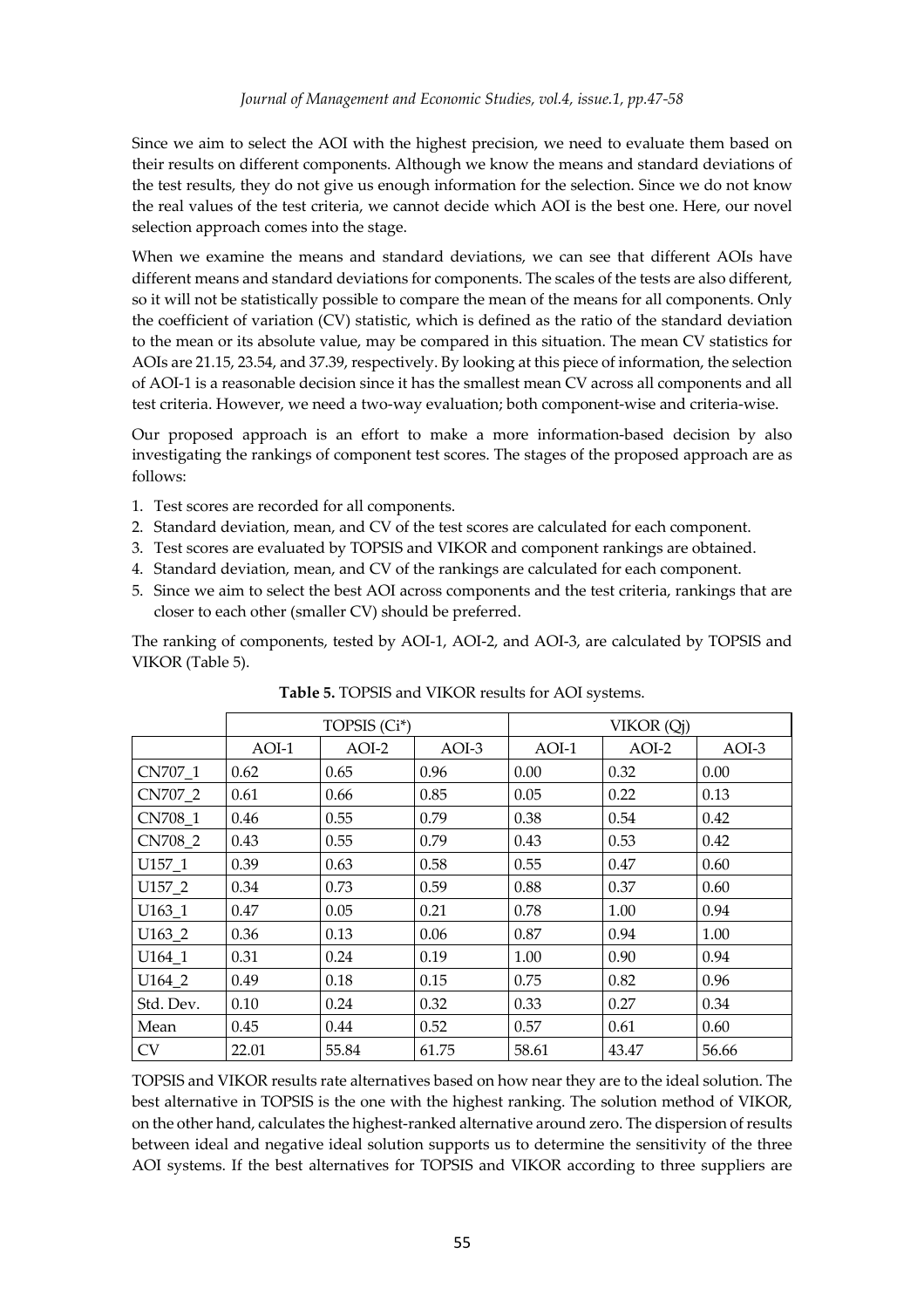examined, it is obvious that they are approximately similar. In other words, both methods produce approximately the same orders of alternatives. We are interested in the inspection accuracy of these machines. So, we need to know which machine's measurements are more reliable than others. Since a small range of the results is required, a smaller standard deviation is better, however from a statistical point of view, evaluating CVs is better. When CVs of all results for each AOI system are calculated, it's obvious that according to the TOPSIS method AOI-1's measurements are more sensitive than others. Since VIKOR transforms results in the range of 0- 1, it changes their structure and it induces them to fluctuate. However, VIKOR also gives the same result as TOPSIS, AOI-1 has smaller dispersion.

Test results of AOI-1 aren't close to the ideal point. It provides average values for inspection accuracy. Test results of AOI-2 and AOI-3 are closer to the ideal point, but they also provide results that are close to the negative-ideal point. According to the mean and the standard deviation values of these results, the TOPSIS method produces a smaller CV for AOI-1 than other AOIs. It means that the inspection accuracy of AOI-1 is more stable than those of other machines. In this manner, the CVs of other machines are higher than AOI-1. It means that they could have sensitive measures, but also, they could get measures close to the negative-ideal point. We cannot be sure of the inspection accuracy of their results. According to these results, the preference ordering of these three suppliers should be:  $AOI-1 > AOI-3 > AOI-3$ . Therefore, we can recommend the company to choose AOI-1.

#### **CONCLUSIONS**

Our problem was that the selection should be made based on two dimensions instead of only one. When the results are examined, multi-criteria decision-making methods reduce the multidimensional and complex structure of the problem to a single ordered list for decisionmakers. The coefficient of variation of the rank list shows how the results spread around the mean. The CV of the ordered list provides important information to the decision-maker regarding the accuracy and precision of the machines from which the data is obtained. Multi-criteria decision-making methods are useful tools for the decision-makers not only by sorting results and selecting the best one but also by descriptive statistics of the ordered list.

#### **REFERENCES**

- Breaz, R. E., Bologa, O. and Racz, S. G. (2017). Selecting industrial robots for milling applications using AHP. *Procedia computer science*, *122*, 346-353.
- Huang, C. Y., Lin, Y. H., Ying, K. C. and Ku, C. L. (2011). The solder paste printing process: critical parameters, defect scenarios, specifications, and cost reduction. *Soldering & surface mount technology*.
- Dave, N., Tambade, V., Pandhare, B. and Saurav, S. (2016). PCB defect detection using image processing and embedded system. *International Research Journal of Engineering and Technology (IRJET)*, *3*(5), 1897-1901.
- Deng, H., Yeh, C. H. and Willis, R. J. (2000). Inter-company comparison using modified TOPSIS with objective weights. *Computers & Operations Research*, *27*(10), 963-973.
- Gunn, R. and Ries, B. (2001, January). Selecting and implementing solder paste inspection for SMT process control. In *IPC SMEMA Council APEX* (pp. 31-38).
- Ghorabaee, M. K. (2016). Developing an MCDM method for robot selection with interval type-2 fuzzy sets. *Robotics and Computer-Integrated Manufacturing*, *37*, 221-232.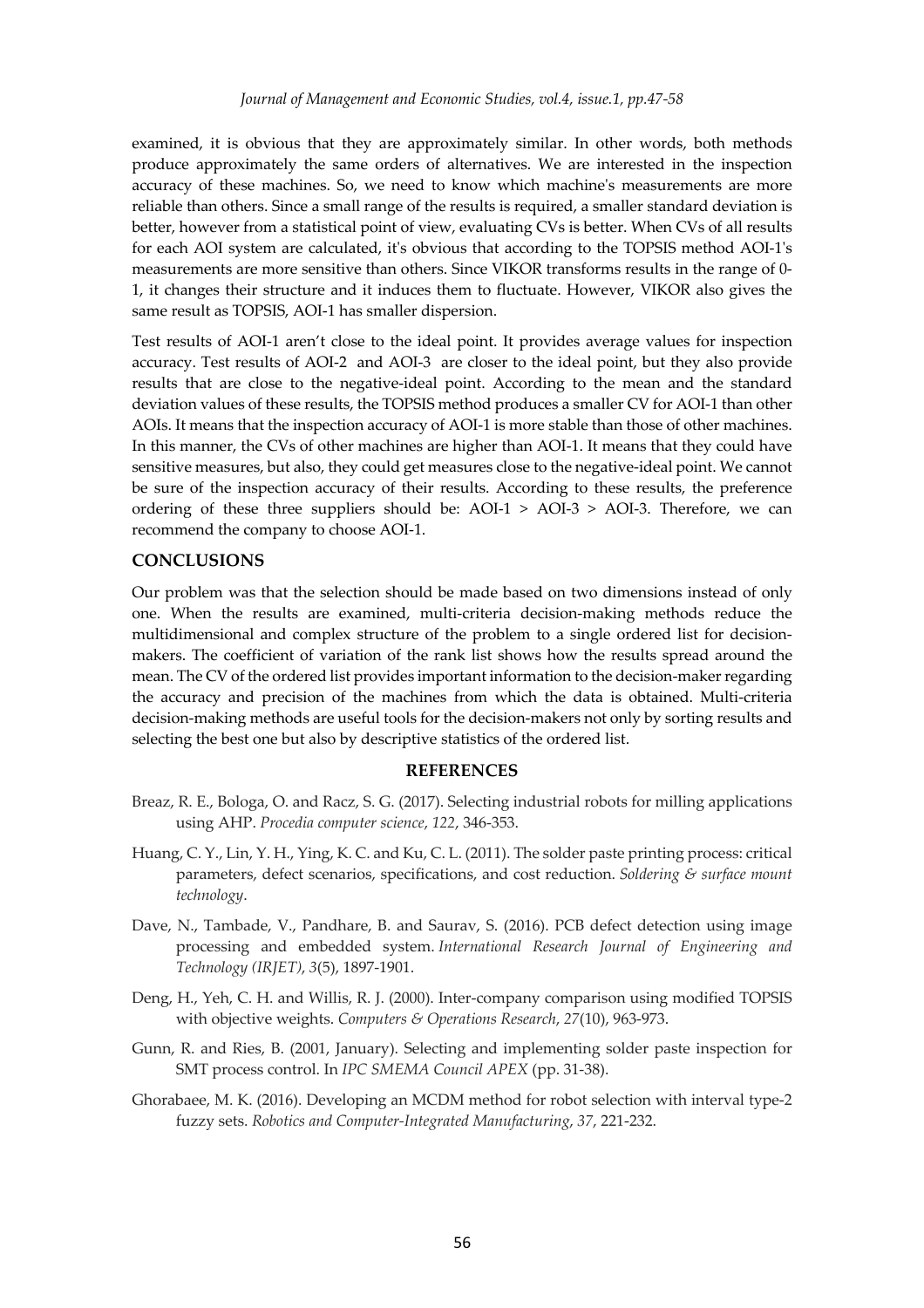- Gitinavard, H., Mousavi, S. M., Vahdani, B. and Siadat, A. (2016). A new distance-based decision model in interval-valued hesitant fuzzy setting for industrial selection problems. *Scientia Iranica*, *23*(4), 1928-1940.
- Guo, F. and Guan, S. A. (2011, August). Research of the machine vision based PCB defect inspection system. In *2011 International Conference on Intelligence Science and Information Engineering* (pp. 472-475). IEEE.
- Hwang, C. L. and Yoon, K. (1981). Multiple criteria decision making. *Lecture Notes in Economics and Mathematical Systems*, *186*, 58-191.
- Jahan, A., Mustapha, F., Ismail, M. Y., Sapuan, S. M. and Bahraminasab, M. (2011). A comprehensive VIKOR method for material selection. *Materials & Design*, *32*(3), 1215-1221.
- Jahanshahloo, G. R., Lotfi, F. H. and Izadikhah, M. (2006). Extension of the TOPSIS method for decision-making problems with fuzzy data. *Applied Mathematics and computation*, *181*(2), 1544-1551.
- Janóczki, M., Becker, Á., Jakab, L., Gróf, R. and Takács, T. (2013). Automatic optical inspection of soldering. *Materials Science-Advanced Topics*.
- Karande, P., Zavadskas, E. and Chakraborty, S. (2016). A study on the ranking performance of some MCDM methods for industrial robot selection problems. *International Journal of Industrial Engineering Computations*, *7*(3), 399-422.
- Malamas, E. N., Petrakis, E. G., Zervakis, M., Petit, L. and Legat, J. D. (2003). A survey on industrial vision systems, applications and tools. *Image and vision computing*, *21*(2), 171-188.
- Mathew, M., Sahu, S. and Upadhyay, A. K. (2017). Effect of normalization techniques in robot selection using weighted aggregated sum product assessment. *Int. J. Innov. Res. Adv. Stud*, *4*(2), 59-63.
- Opricovic, S. and Tzeng, G. H. (2004). Compromise solution by MCDM methods: A comparative analysis of VIKOR and TOPSIS. *European journal of operational research*, *156*(2), 445-455.
- Opricovic, S. and Tzeng, G. H. (2007). Extended VIKOR method in comparison with outranking methods. *European journal of operational research*, *178*(2), 514-529.
- Opricovic, S. (1998). *Multicriteria optimization of civil engineering systems*. Faculty of Civil Engineering*, Belgrade*, *2*(1), 5-21.
- Parameshwaran, R., Kumar, S. P. and Saravanakumar, K. (2015). An integrated fuzzy MCDM based approach for robot selection considering objective and subjective criteria. *Applied Soft Computing*, *26*, 31-41.
- Ray, R. (1988). Automated visual inspection of solder bumps. *AT&T technical journal*, *67*(2), 47-60.
- Rezaei-Malek, M., Mohammadi, M., Dantan, J. Y., Siadat, A. and Tavakkoli-Moghaddam, R. (2019). A review on optimisation of part quality inspection planning in a multi-stage manufacturing system. *International Journal of Production Research*, *57*(15-16), 4880-4897.
- Sanayei, A., Mousavi, S. F. and Yazdankhah, A. (2010). Group decision making process for supplier selection with VIKOR under fuzzy environment. *Expert Systems with Applications*, *37*(1), 24-30.
- Sayadi, M. K., Heydari, M. and Shahanaghi, K. (2009). Extension of VIKOR method for decision making problem with interval numbers. *Applied Mathematical Modelling*, *33*(5), 2257-2262.